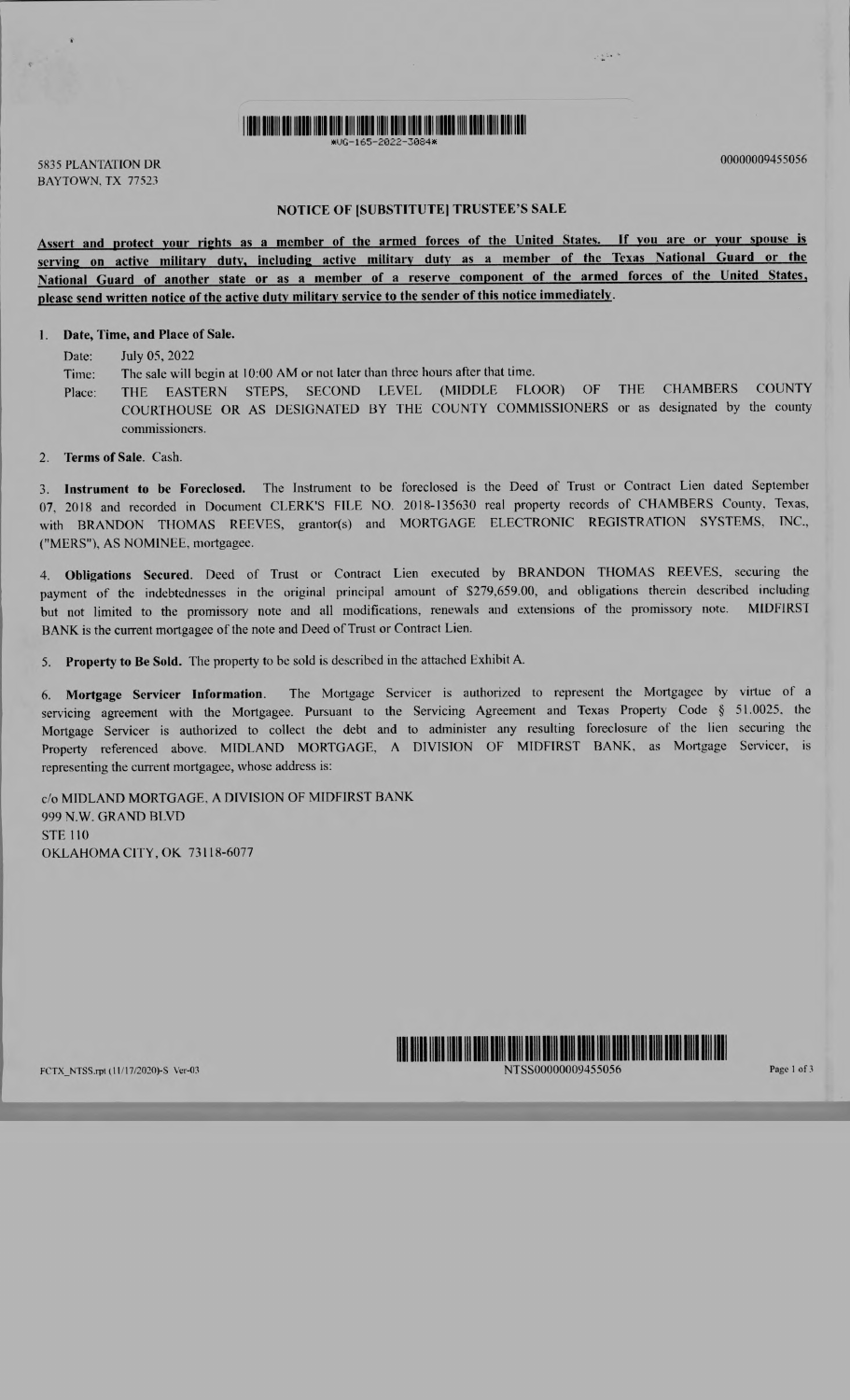## 5835 PLANTATION DR 00000009455056 BAYTOWN, TX 77523

# THIS INSTRUMENT APPOINTS THE SUBSTITUTE TRUSTEE(S) IDENTIFIED TO SELL THE PROPERTY DESCRIBED IN THE SECURITY INSTRUMENT IDENTIFIED IN THIS NOTICE OF SALE THE PERSON<br>SIGNING THIS NOTICE IS THE ATTORNEY OR AUTHORIZED AGENT OF THE MORTGAGEE OR SIGNING THIS NOTICE IS THE ATTORNEY OR AUTHORIZED AGENT MORTGAGE SERVICER.

The undersigned as attorney for the mortgagee or mortgage servicer does herby remove the original trustee and all successor substitute trustees and appoints in their steed REID RUPLE, KATHLEEN ADKINS, EVAN PRESS, CARY CORENBLUM, KRISTOPHER HOLUB, JOSHUA SANDERS, JULIAN PERRINE, AMY OIAN, MATTHEW HANSEN, JAMI HUTTON, ALEENA LITTON, ALEXIS BANKS, AUCTION.COM, DANA DENNEN, CINDY DENNEN, TRACI YEAMAN, AUCTION.COM, TOMMY JACKSON, KEATA SMITH, STEPHANIE HERNANDEZ, KEVIN MCCARTHY, OR BEATRICE CARRILLO whose address is c/o BARRETT DAFFIN FRAPPIER TURNER & ENGEL, LLP, 4004 Belt Line Road, Suite 100, Addison, Texas 75001-4320 as Substitute Trustee, who shall hereafter exercise all powers and duties set aside to the said original trustee under the said Deed of Trust; and, further does hereby request, authorize, and instruct said Substitute Trustee to conduct and direct the execution of remedies set aside to the beneficiary therein.

 $l < l$ 

Israel Saucedo

#### Certificate of Posting

My name is  $\overline{1\text{cm}}\times\sqrt{\alpha k\text{cm}}$   $\overline{R_2}$ , and my address is  $\cos$  4004 Belt Line Road, Suite 100, My name is  $\frac{1}{2}$   $\frac{1}{2}$   $\frac{1}{3}$   $\frac{1}{2}$   $\frac{1}{3}$  and my addiess is  $\frac{1}{2}$  bent Ellie Road, suite 100, Addison, Texas 75001-4320. I declare under penalty of perjury that on  $\frac{1}{2}$   $\frac{1}{2}$   $\frac{1}{2}$  if f of the CHAMBERS County Clerk and caused to be posted at the CHAMBERS County courthouse this notice of sale.

Declarants Name:  $\int \mathcal{O} \cdot$ Date:  $\mathcal{O}n$